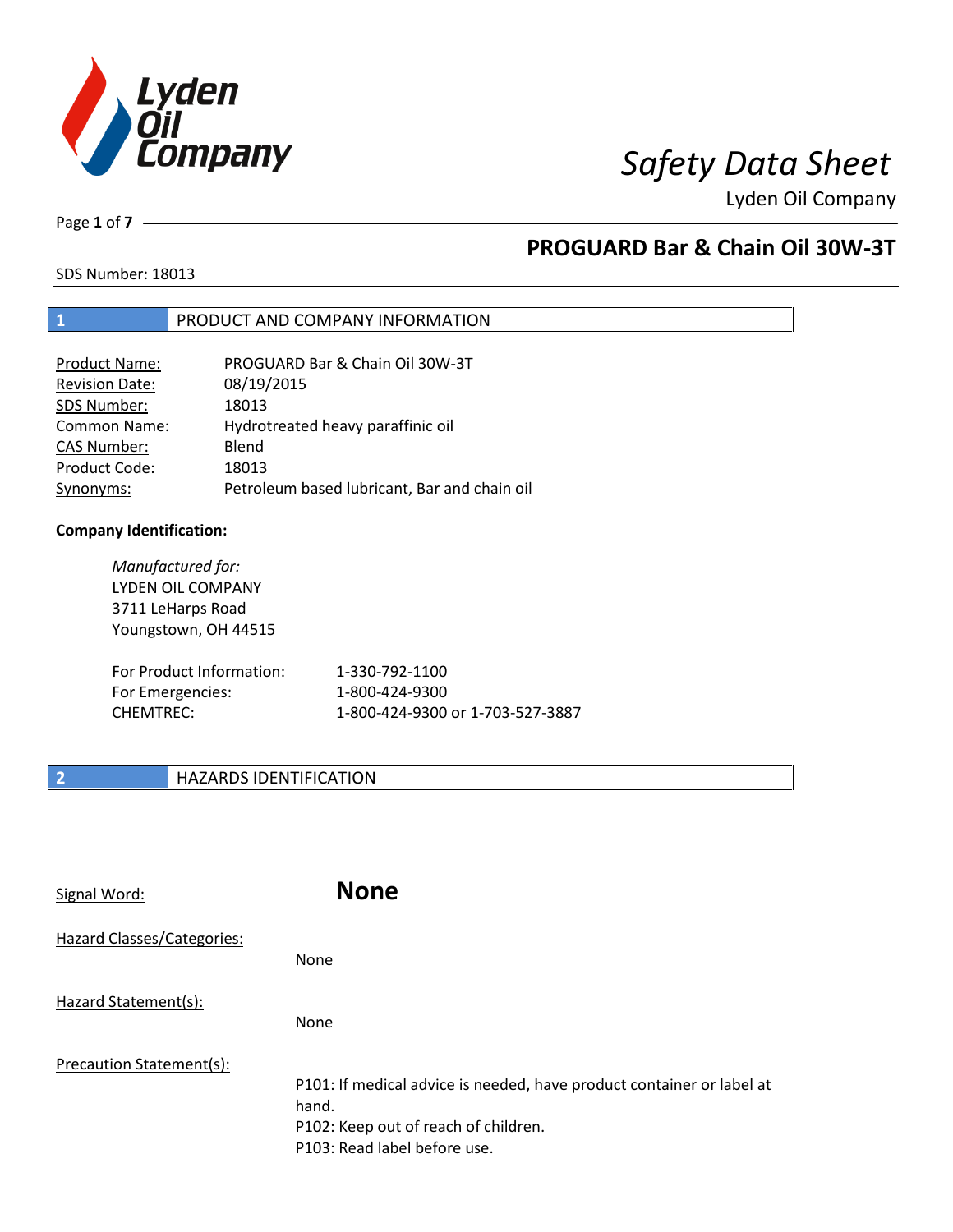

Page **2** of **7**

# **PROGUARD Bar & Chain Oil 30W-3T**

SDS Number: 18013

Other Hazard Statement(s):

Repeated exposure may cause skin dryness or cracking.

|  | COMPOSITION / INFORMATION ON INGREDIENTS |  |
|--|------------------------------------------|--|
|--|------------------------------------------|--|

Ingredients:

*Mixture of the substances listed below with nonhazardous additions.*

| <b>Chemical Name</b>                                      | <b>CAS Number</b> | Percentage |
|-----------------------------------------------------------|-------------------|------------|
| Distillates (petroleum), solvent-dewaxed heavy paraffinic | 64742-65-0        | $>95$      |
| Additives                                                 | N/A               |            |

*\*Any concentration shown as a range is to protect confidentiality or is due to batch variation.*

| $\overline{\phantom{a}}$ | <b>FIRST AID MEASURES</b> |
|--------------------------|---------------------------|
|                          |                           |

### Description of First Aid Measures:

| Inhalation:          | If symptoms develop, move victim to fresh air. If symptoms persist,<br>obtain medical attention.                  |
|----------------------|-------------------------------------------------------------------------------------------------------------------|
| <b>Skin Contact:</b> | Wash with soap and water. Remove contaminated clothing and wash<br>before reuse. Get medical attention if needed. |
| Eye Contact:         | Rinse opened eye for several minutes under running water. If<br>symptoms persist, consult medical attention.      |
| Ingestion:           | Rinse mouth with water. If symptoms develop, obtain medical<br>attention.                                         |

Symptoms and Effects, both acute and delayed:

No further relevent data available.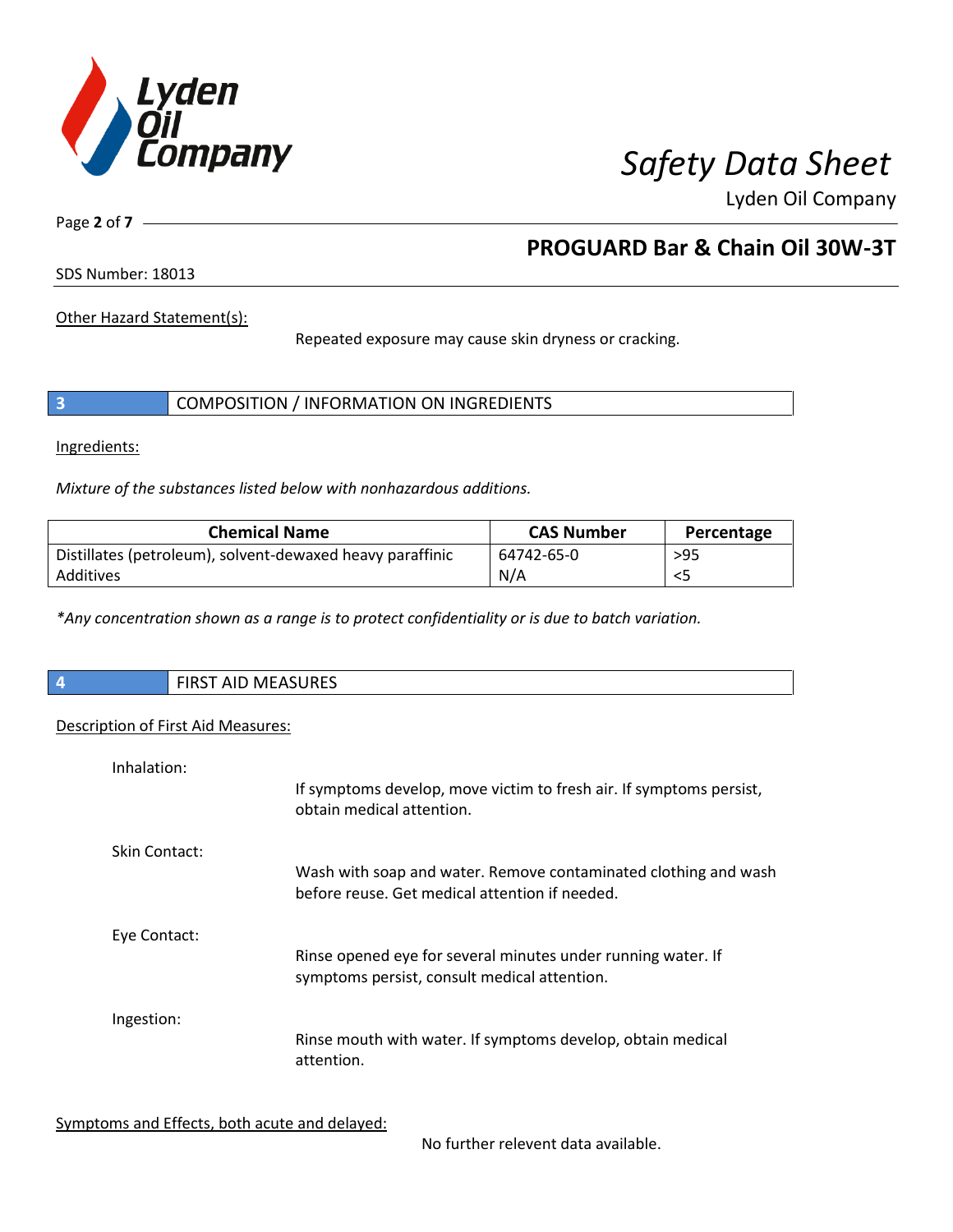

**PROGUARD Bar & Chain Oil 30W-3T**

Lyden Oil Company

SDS Number: 18013

Page **3** of **7**

Recommended Actions:

Treat symptomatically. Call a doctor or poison control center for guidance.

| 5<br><b>FIRE FIGHTING MEASURES</b>        |                                                                                                                                                                                                   |
|-------------------------------------------|---------------------------------------------------------------------------------------------------------------------------------------------------------------------------------------------------|
| Recommended Fire-Extinguishing Equipment: | Use dry powder, foam, or carbon dioxide fire<br>extinguishers. Water may be ineffective in fighting<br>an oil fire unless used by experienced fire fighters.                                      |
| Possible Hazards During a Fire:           | Hazardous combustion products may include: A<br>complex mixture of airborne solid and liquid<br>particulates and gases (smoke). Carbon monoxide.<br>Unidentified organic and inorganic compounds. |
| Recommendations to Firefighters:          | No special measures required.                                                                                                                                                                     |
| 6<br><b>ACCIDENTAL RELEASE MEASURES</b>   |                                                                                                                                                                                                   |
| <b>Personal Precautions:</b>              | Avoid contact with skin, eyes, and clothing.<br>Keep away from sources of ignition.                                                                                                               |
| <b>Emergency Procedures:</b>              | Contain spilled material, collect in suitable and<br>properly labled containers.                                                                                                                  |
| <b>Environmental Precautions:</b>         | Do not allow to reach sewage system or any water<br>course.<br>Do not allow to enter ground waters.                                                                                               |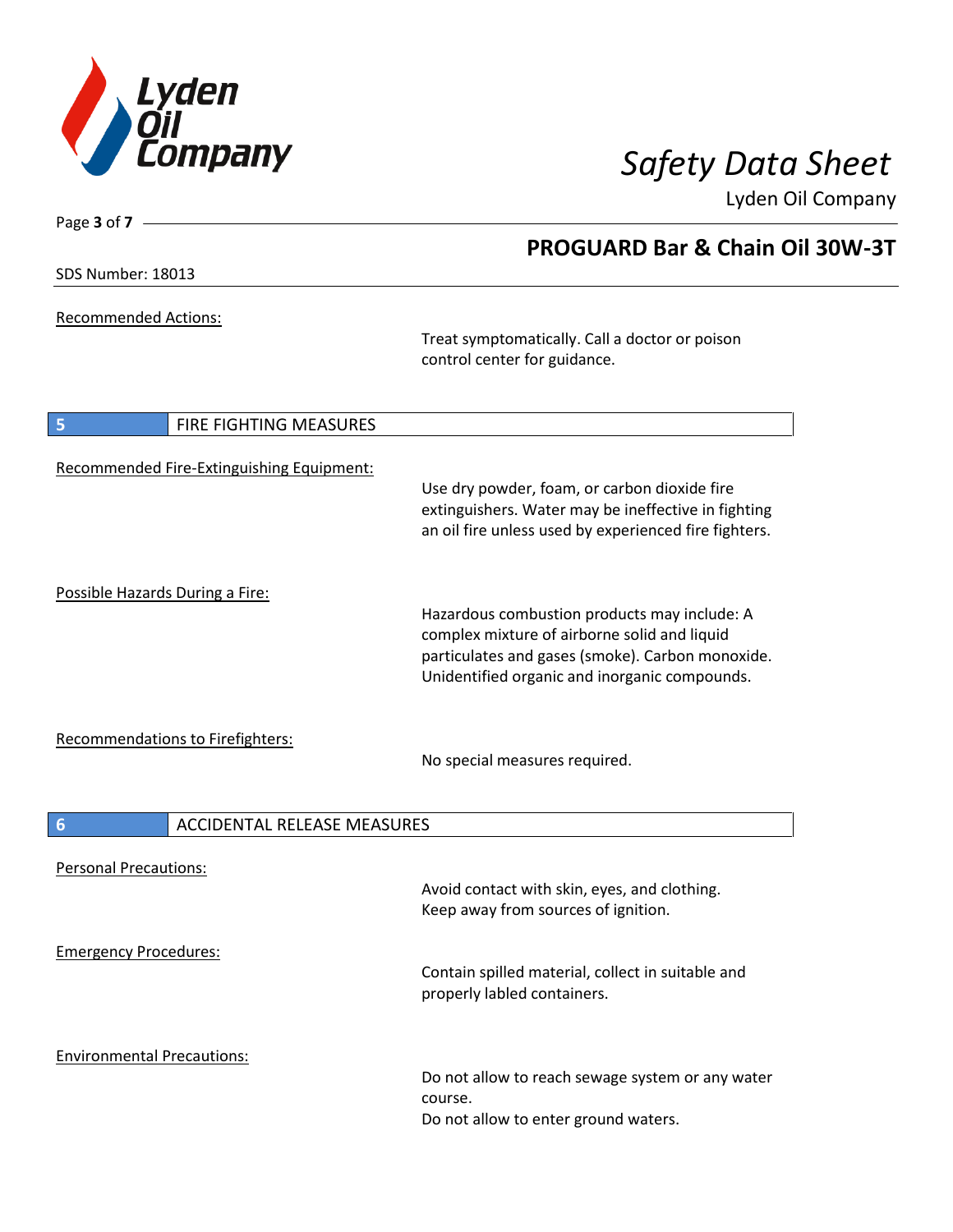

**PROGUARD Bar & Chain Oil 30W-3T**

Lyden Oil Company

SDS Number: 18013

Page **4** of **7**

### Cleanup Procedures:

Pick up excess with inert absorbant material.

# **7** HANDLING AND STORAGE Handling Precautions:

Handle with care and avoid spillage on the floor. Do not cut, weld, drill, grind, braze, or solder container.

Storage Requirements:

Keep container tightly sealed. Keep away from sources of ignition.

### **8** EXPOSURE CONTROLS / PERSONAL PROTECTION

### Exposure Limits:

-64742-65-0 Distillates (petroleum), solvent-dewaxed heavy paraffinic (>95%):

ACGIH TLV – Long-term value:  $5mg/m<sup>3</sup>$ OSHA PEL - Long-term value: 5mg/m<sup>3</sup>

### Engineering Controls:

All ventilation should be designed in accordance with OSHA standard (29 CFR 1910.94).

Personal Protective Equipment:

Wash hands before breaks and at the end of work. Use safety glasses and gloves.

### **9** PHYSICAL AND CHEMICAL PROPERTIES

Color: Amber Physical State: Liquid

Odor: Data not available Odor Threshold: Data not available pH: Data not available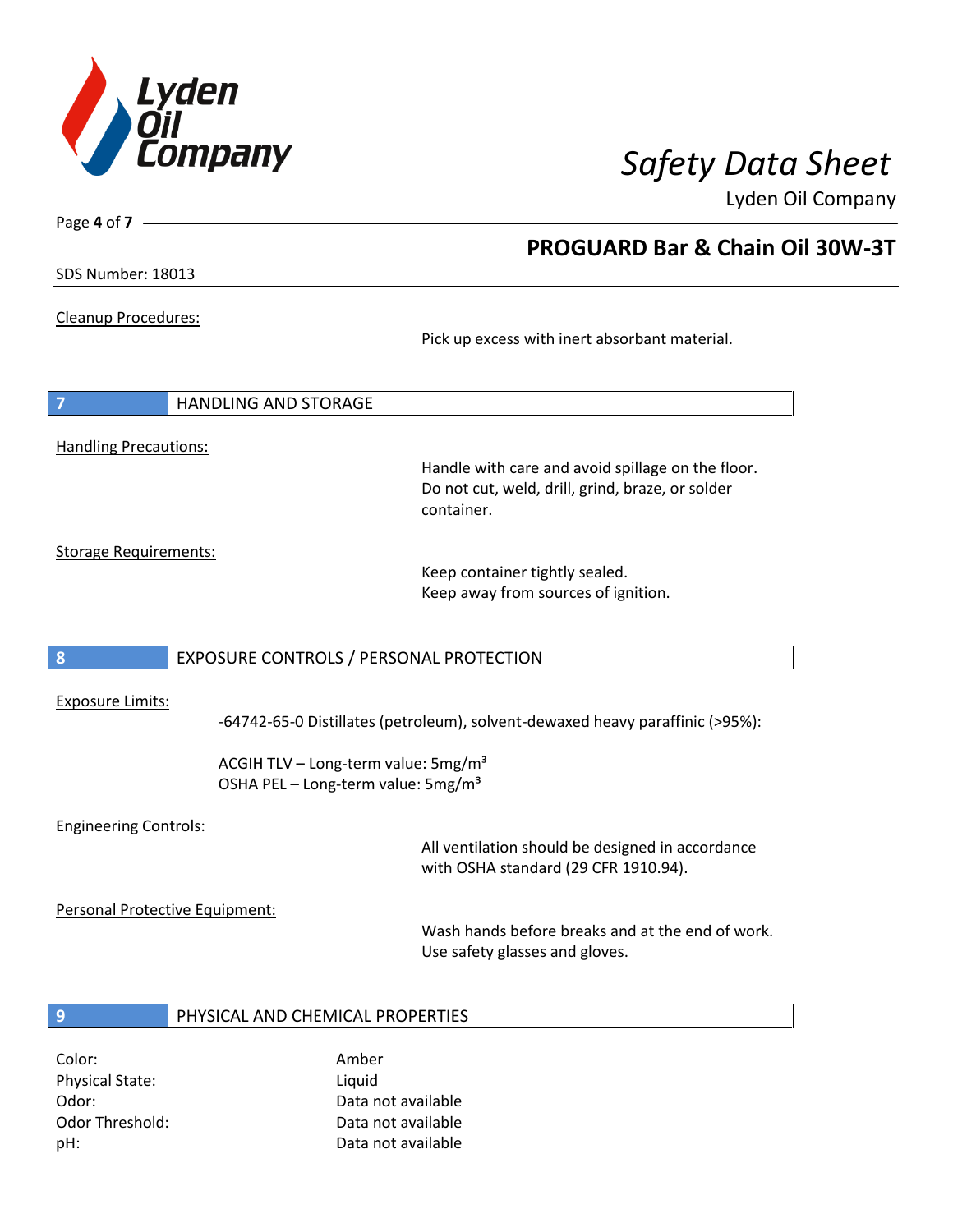

SDS Number: 18013

Page **5** of **7**

# **PROGUARD Bar & Chain Oil 30W-3T**

| <b>Melting Point:</b>         | Data not available                             |
|-------------------------------|------------------------------------------------|
|                               |                                                |
| <b>Boiling Point:</b>         | $>425^\circ$ F                                 |
| <b>Boiling Range:</b>         | Data not available                             |
| Flash Point:                  | 180° C / 356° F (COC Method)                   |
| <b>Evaporation Rate:</b>      | Data not available                             |
| Flammability:                 | Data not available                             |
| Flammability Limits:          | Data not available                             |
| Vapor Pressure:               | Data not available                             |
| Vapor Density:                | Data not available                             |
| <b>Relative Density:</b>      | Data not available                             |
| Solubilities:                 | Insoluble in water                             |
| <b>Partition Coefficient:</b> | Data not available                             |
| Auto-Ignition Temperature:    | $315.6^{\circ}$ C / 600.1° F                   |
| Decomposition Temperature:    | Data not available                             |
| Viscosity:                    | 10.5 mm <sup>2</sup> /sec (kinematic at 100°C) |

### **10** STABILITY AND REACTIVITY

| Stability:                     | Stable under normal conditions.                                  |
|--------------------------------|------------------------------------------------------------------|
| Reactivity:                    | Not reactive under normal conditions.                            |
| <b>Conditions to Avoid:</b>    | Extreme temperature, sparks, open flame, and<br>direct sunlight. |
| <b>Hazardous Reactions:</b>    | No known hazardous reactions.                                    |
| Incompatible Materials:        | No further relevant information available.                       |
| <b>Decomposition Products:</b> | Hazardous decomposition products are not<br>expected to form.    |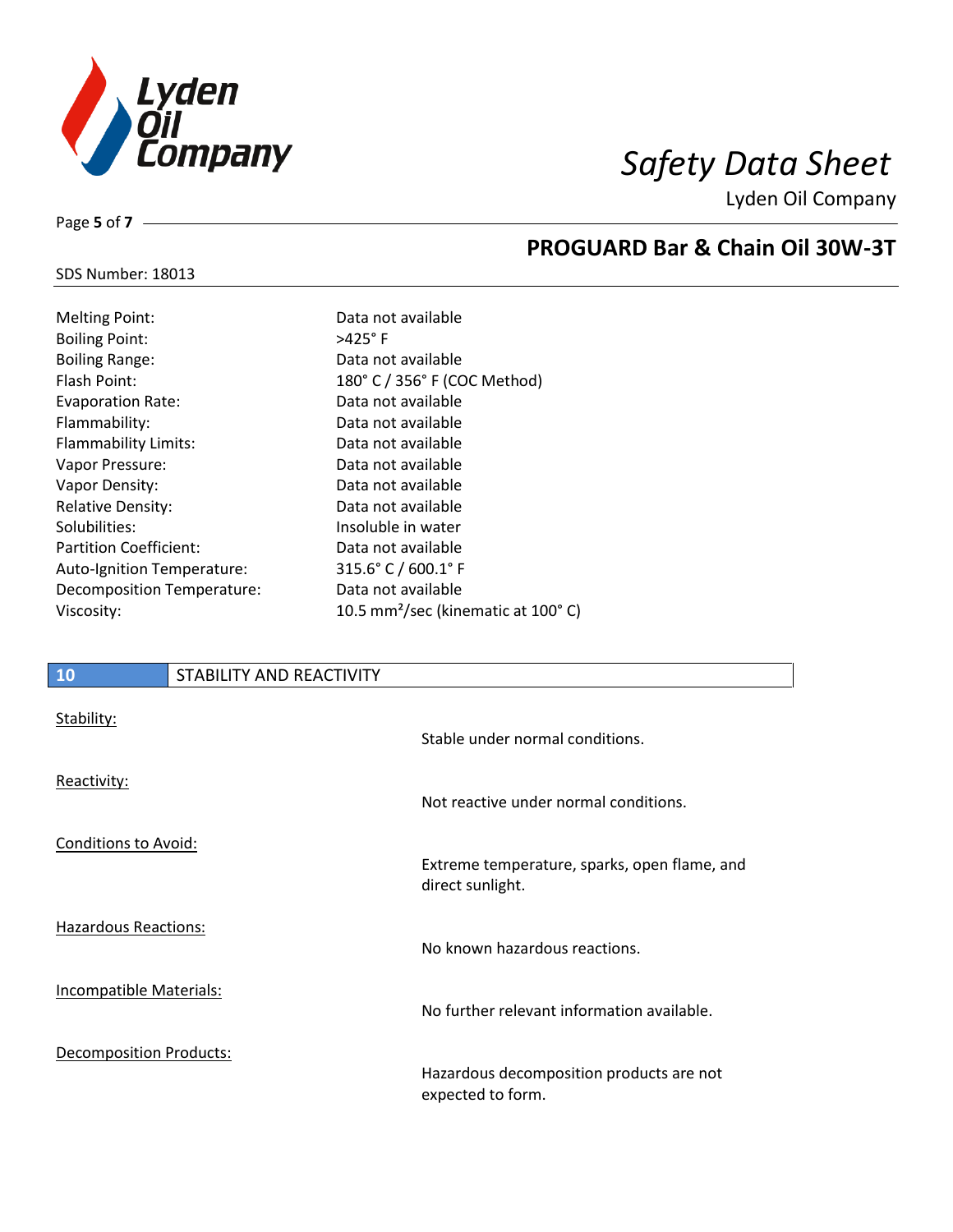

**PROGUARD Bar & Chain Oil 30W-3T**

Lyden Oil Company

SDS Number: 18013

# **11** TOXICOLOGICAL INFORMATION Routes of Exposure: Skin and eye contact are the primary routes of exposure although exposure may occur following accidental ingestion. Exposure Effects: Repeated skin contact may cause dermatitis or an oil acne. Measures of Toxicity: No test data available. Carcinogenic/Mutagenic Precautions: Non-carcinogenic and not expected to be mutagentic. **12** ECOLOGICAL INFORMATION Ecological Precautions: Avoid exposing to the environment. Ecological Effects: No specific environmental or aquatic data available. **13** DISPOSAL CONSIDERATIONS Disposal Methods: Dispose of waste material in accordance with all local, state, and federal requirements. Disposal Containers: Use properly approved container for disposal. Special Precautions: Do not flush to surface waters or drains.

Page **6** of **7**